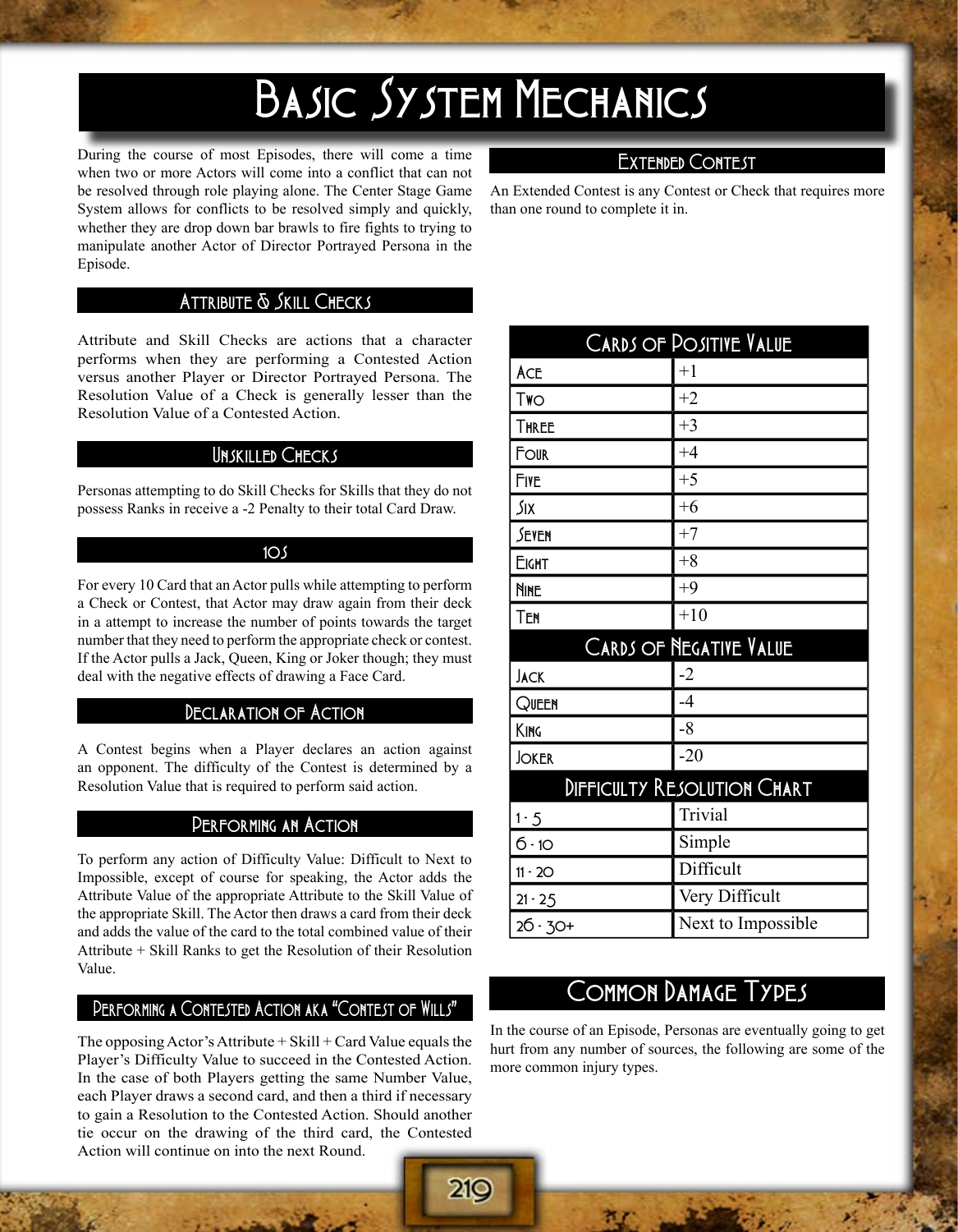| DAMAGE SOURCE         | INJURY TYPE                                                                                                                                                                                                                                                                                                                                                                     |
|-----------------------|---------------------------------------------------------------------------------------------------------------------------------------------------------------------------------------------------------------------------------------------------------------------------------------------------------------------------------------------------------------------------------|
| <b>FIRE</b>           | 1 Wound per Round exposed to an open flame, 2 Wounds per Round for Lilans, Revenants, and Thralls.                                                                                                                                                                                                                                                                              |
| SUNLIGHT              | 2 Wounds per Round exposed to direct sunlight for Lilans, Revenants, and Thralls.                                                                                                                                                                                                                                                                                               |
| <b>MOONLIGHT</b>      | For the Faux and True Blooded: For those with the Disadvantage: Burned By Moonlight; during the<br>partial phases of the moon, for every round that a Persona is exposed to the moonlight; they take a Rank of<br>Stun Damage. During the three days of the Full Moon, Personas take a Rank of Wound Damage for every<br>round that they are exposed to the moonlight.          |
|                       | For Lilans, Revenants, and Thralls: For those with the Disadvantage: Burned By Moonlight; during the<br>partial phases of the moon, for every round that a Persona is exposed to the moonlight; they take a Rank of<br>Wound Damage. During the three days of the Full Moon, Personas take a 2 Ranks of Wound Damage for<br>every round that they are exposed to the moonlight. |
| <b>BULLETS</b>        | Wound Damage, See Chapter 7: Armor, Equipment & Weapons                                                                                                                                                                                                                                                                                                                         |
| <b>BLADED WEAPONS</b> | Wound Damage, See Chapter 7: Armor, Equipment & Weapons                                                                                                                                                                                                                                                                                                                         |
| <b>BLUNT WEAPONS</b>  | Wound Damage, See Chapter 7: Armor, Equipment & Weapons                                                                                                                                                                                                                                                                                                                         |
| ARMOR PIERCING (AP)   | This type of ammunition is meant to penetrate armored targets. For pistols using this type of ammunition;<br>all pistols, rifles and submachine guns receive a -1 penalty to Wound Damage on each bullet fired, all<br>remaining Wound Damage is transferred directly to the target.                                                                                            |
| <b>FALLING DAMAGE</b> | 1 Wound per every 10 feet that the Persona falls. Example: A Persona falls off of a 100 foot tall building,<br>the Persona takes 10 Wounds of Damage when they hit the ground.                                                                                                                                                                                                  |

## **REACTION CHECKS**

In the simplest terms, a Reaction Check represents that first impression that is made when two people meet for the first time. If the first meeting (Reaction Check) goes well, then both Personas' first impressions of one another went relatively well and they are comfortable interacting with one another. If the first meeting (Reaction Check) went poorly, then some part of the meeting process did not go well and one or both Personas feel uneasy being around one another.

When two Personas meet for the first time, one of the Actors must make a Reaction Check for both (determined by both Actors drawing a Card from their Decks, the Actor with the lowest Card value draws for both). The Actor that makes a Reaction Check, drawing a Card from their Deck and adding their Reaction Rating to the value of the Card to gain their Reaction Check Total. After a Reaction Check Total is reached, consult the below Reaction Check Table.

Personas that already know one another (through a Persona Background) do not need to make a Reaction Check. Reaction Checks are only reserved for that first meeting and the results should be written down by both Personas because the initial Reaction Check will color all of their future interactions with one another.

| <b>REACTION CHECK TOTAL</b> | DESCRIPTION                                                                                                                                                                                                                                              |
|-----------------------------|----------------------------------------------------------------------------------------------------------------------------------------------------------------------------------------------------------------------------------------------------------|
| -6 or Lower                 | The first meeting went horrifically<br>awry and the opposing Persona wishes<br>to avoid the Persona at all costs; if<br>forced to deal with the Persona, the<br>opposing Persona will be extremely<br>hostile with them.                                 |
| $-5$ to 0                   | The first meeting went poorly and the<br>opposing Persona reacts coldly to the<br>Persona.                                                                                                                                                               |
| $1$ to $4$                  | The first meeting went uneventful,<br>neither Persona truly impressed one<br>another; but neither are the Personas<br>hostile towards one another.                                                                                                       |
| 5 to 7                      | The first meeting went cordially<br>between the Persona and the opposing<br>Persona.                                                                                                                                                                     |
| 8 to 10                     | The first meeting went well between the<br>Persona and the opposing Persona;<br>both reacting in a friendly manner<br>toward one another.                                                                                                                |
| 11 or Higher                | The first meeting went extremely well<br>between the Persona and the opposing<br>Persona; so well in fact that both<br>were immediately at ease with one<br>another and they are interacting with<br>each other as if they are long standing<br>friends. |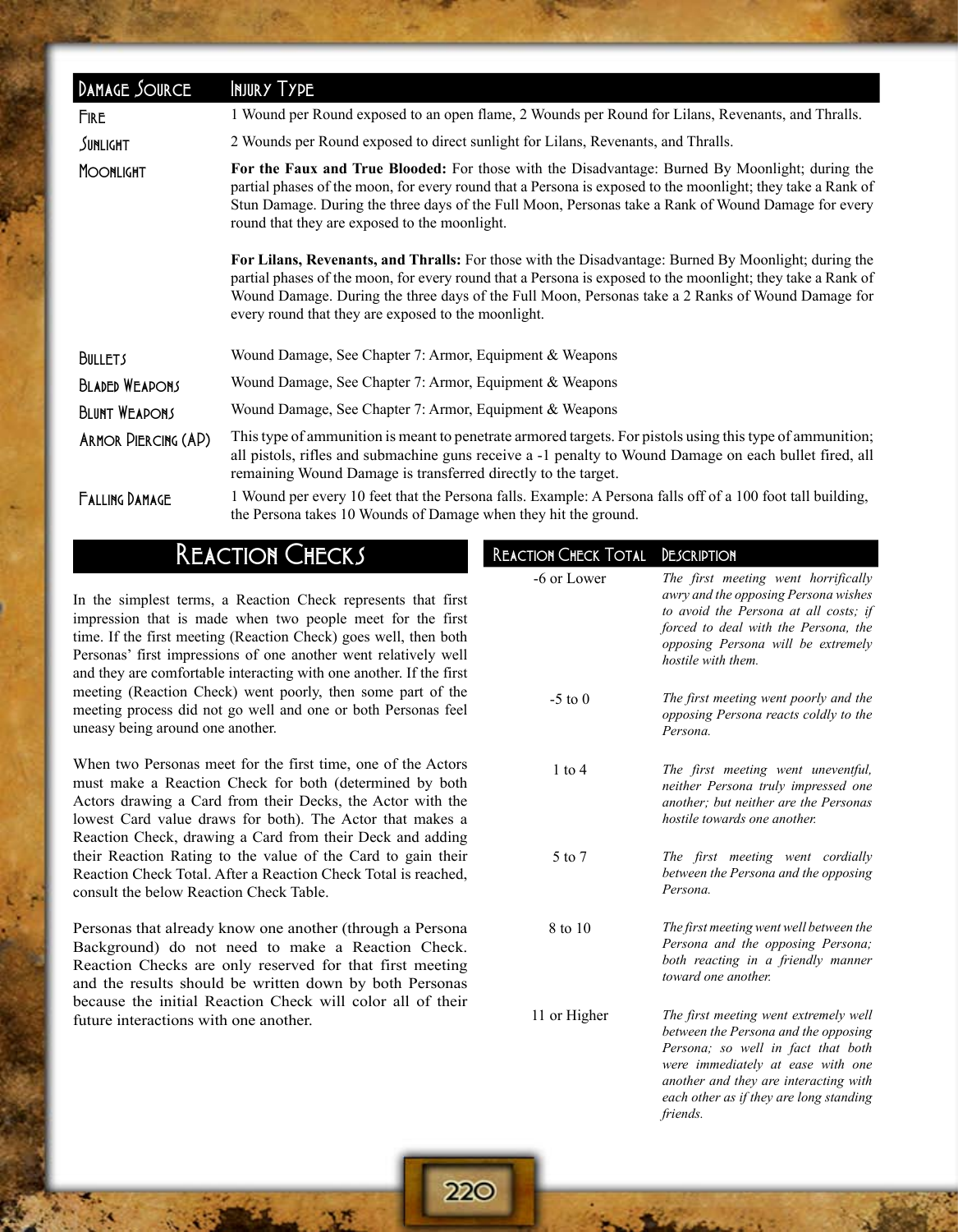## COMBAT

## Initiative

Each Actor draws a card from their deck plus appropriate Initiative Bonuses, at that point the Actor with the Highest Value goes first. Actors of lesser totals go in descending order.

## ONCE COMBAT BEGINS

Once the contest begins, all Players part of the contest do not reshuffle their decks until the end of the combat.

### UNARMED COMBAT

If a Persona is attacking their opponent with their bare hands and they do not have a melee weapon or one of the Martial Arts Skills, the Persona does Stun Damage to their opponent. If the Persona has a improvised, melee, or ranged weapon in hand when attacking their opponent; whether it is a baseball bat, knife, sword, or folding chair, the Persona does Wound Damage to their opponent.

## Hand to Hand Combat Damage

The damage that a Persona does is equal to their total Brawn Ranks in Stun Damage.

## Melee Weapon Combat Damage

The damage that a Persona does in melee combat is their Brawn + Damage of Melee Weapon, plus whatever Damage Bonus the Actor Controlled Persona has.

## Attacking with Both Hands

The Persona receives a -2 penalty to both attacks, the Advantage: Ambidexterity cancels this penalty.

#### **MULTIPLE ACTIONS**

A Persona gets to perform 2 Actions per Combat Round; these can be used to either attack or defend. Personas with a higher Agility can take additional Actions (See Agility Related Modifiers Chart), though each additional Action after 2 receives a cumulative -2 Penalty per Action.

**Note:** Actors that are dumb enough to use all of their Actions to Attack will have nothing left for Dodge; so all attackers need only make a Draw at Difficulty: Trivial to hit the Persona. Life's a bitch...sorry.)

**Example:** The 3rd Action suffers a -2 Penalty; the 4th Action suffers a -4, and so on.

## DOES MOVEMENT COUNT AS A COMBAT ACTION?

An Actor Controlled Persona (ACP) is able to move their standard Walking movement once per Round without it counting as an Action in order to attack their Opponent. If the ACP is farther away from their Opponent than Walking movement would carry them, then the ACP must spend one of their Actions to cross the distance between them selves and their Opponent.

## SATURATION FIRE

This is a means for a Persona to use a firearm to fire a grouping of shots at a specific target in the hopes of bracketing the target. Each additional shot fired decreases the effective difficulty by -2 per shot fired past the first shot. Damage for Saturation Fire is full Wound Damage for the first shot; and an additional half Wound Damage (per ammunition caliber, rounded down) per additional hit. These rules can also be used in situations where the targets are not visible to the shooter due to fog, smoke, etc. When using this rule; draw from the Hit Location Chart to determine where the shots hit the target.

### Called Shots

When a Persona chooses to make a called shot on a specific area of their opponent or object, the difficulty to hit the target becomes: +10 higher. Should the Persona actually succeed in their "called shot", all damage done to that area is doubled. It is quite easy to kill a mundane from a called shot because of the sheer amount of wound damage that is being imparted to them.

## Severing Limbs

The severing of a limb from a Persona immediately drops that Persona's current wound category into the first box of (-4) Critical Wounds. In the case of the head being severed from the neck, the Persona is killed immediately.

## Rate of Fire Modifiers

A bow, crossbow, or even hand guns to rifles may have a Rate of Fire, or ROF that allows for one to multiple shots. But for every single shot that is not Saturation Fire, fired beyond the first adds a +2 Difficulty Modifier to the target.

## CHARGING

Charging at a target gives a Persona  $a + 1$  to their Brawn in regards to attacking another Persona or entering a Contest of Will with another Persona that pits their Brawn against that of their opponent.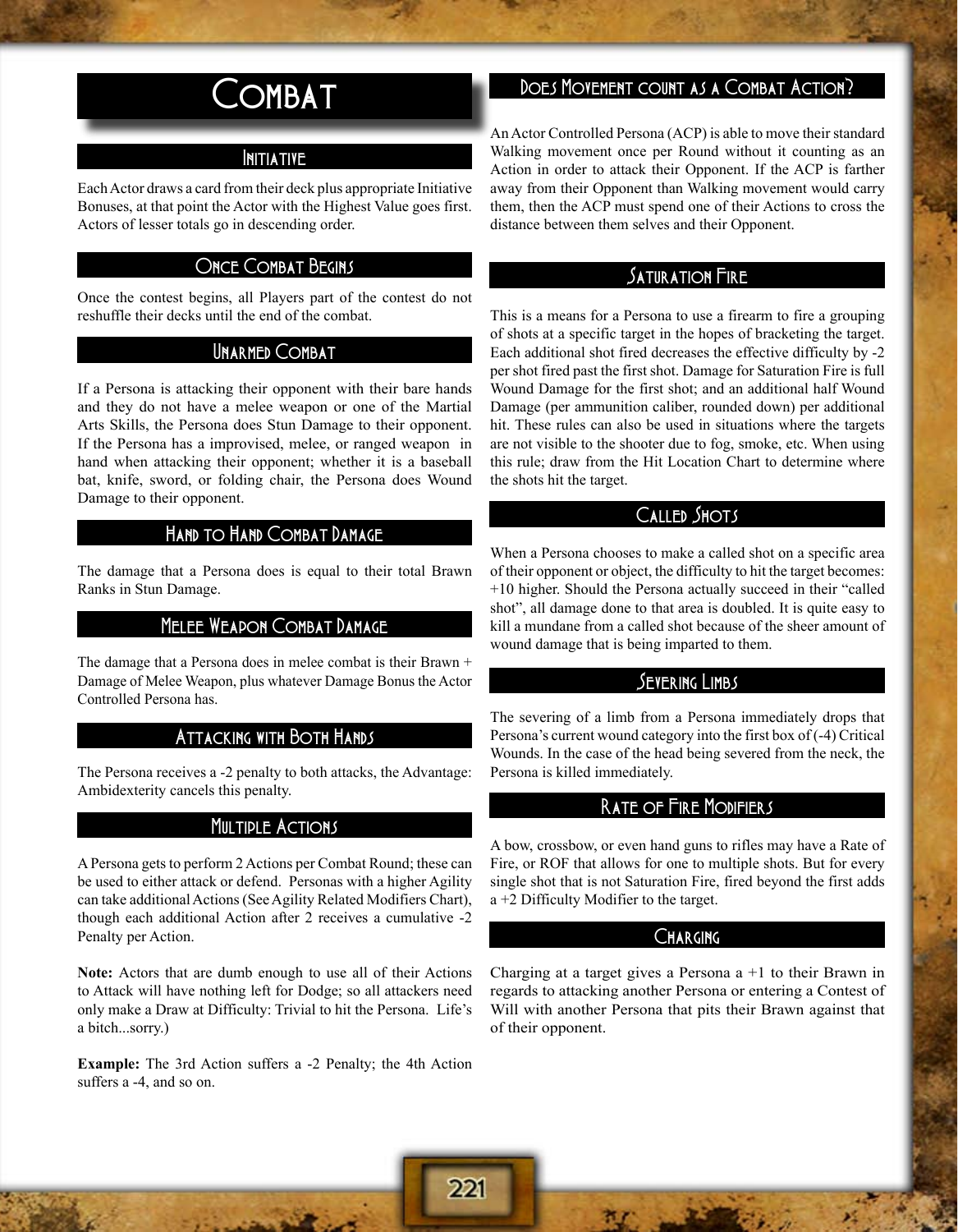## Accurate Hits (Optional Rule)

When using this rule, whenever a Persona attacks an opponent they do additional damage based on how much they beat their Target Difficulty by. Whenever a Persona attacks their opponent, for every 2 points that they beat their Target Difficulty by, the Persona will add an additional point of damage (Stun or Wound) to the damage total. Directors should note that using this rule does increase the chances of killing an opponent in one successful hit; which in turn makes violent confrontations very bloody, but it also does decrease the amount of time that battles take up during the course of an Episode.

#### Surprise Attacks

When a Persona attacks another Persona or Non-Actor Persona without warning, in other words by surprise, the Persona that is being attacked defends them selves with -6 Ranks to their total Dodge Contest; the Persona that is attacking makes their attack Contest as normal to successfully attack and injure their opponent. All attacks after the first surprise attack are resolved normally.

## DROWNING & SUFFOCATION

When a Persona is immersed in water for long periods of time, or otherwise can not breath, the Persona suffers Wound Damage. A Persona can hold his or her breath for a number of Rounds equal to their Ranks in Vitality, after that point the Persona begins taking a point of Stun Damage until they fall into unconsciousness. Once a Persona has been rendered unconscious, they automatically take a point of Wound Damage for every Round they are submerged, taking on water and are unable to breath. Obviously this can kill a Persona quickly if there is no one around to safe them from drowning.

#### **Fatigue**

A Persona that overexerts him or herself will become fatigued, when this occurs, the Persona will begin taking on Stun Damage as a sign of their fatigued physical condition. Stun Damage that is gained in this manner disappears at a rate of 1 point of Stun Damage per minute of rest.

**Example #1:** Bob chases after the Mook that just took a shot at him; the Mook has a Vitality of 3, Bob has a Vitality of 2. Bob can give chase to the Mook for 2 Rounds before he begins becoming Fatigued from the chase. For every round after Round 2 that Bob continues to give chase, Bob takes a point of Stun Damage.

**Example #2:** Jane has just been thrown into a river when her car was run off the road. Jane has 3 Rank of Vitality; Jane can swim for 3 Rounds before becoming Fatigued from swimming. After Round 3, Jane will begin taking a point of Stun Damage for every Round that she is still swimming for shore.

## Mob Combat (Optional Rule for Live-Action)

Every so often there comes a time when a group of Personas or Non-Actor Personas will have the opportunity to confront a single Persona in melee or ranged combat. When this occurs, going directly by the standard rules the combat scene has the potential to last a considerable amount of time (which the Actors could be using to role-play their Personas rather being stuck in the middle of a lengthy combat scene). When a mob scene occurs, the Actors choose who the leader of the mob will be, then that Leading Actor draws a single card for the rest of the mob. The resulting card is the number that is added or subtracted from all of the Personas or Director Controlled Personas that are attacking the single Persona.

## COVER & CONCEALMENT

The best defense in a combat is to deny your opponent a target to fire at or attack. When taking cover behind a building, car, or tree, the Persona is denying their attacker visibility. Below are the difficulties for trying to hit a target that is using cover.

| <b>COVER TYPE</b>           | COVER PENALTY TO HIT TARGET                                                                                    |
|-----------------------------|----------------------------------------------------------------------------------------------------------------|
| <b>ONE-QUARTER COVER</b>    | $+3$ to Difficulty                                                                                             |
| ONE-HALF COVER              | $+6$ to Difficulty                                                                                             |
| THREE-QUARTERS COVER        | $+10$ to Difficulty                                                                                            |
| <b>FULL COVER</b>           | Opponent is fully protected by Cover.<br>Only Armor Piercing ammunitions<br>will be able to defeat this cover. |
| <b>MYSTICAL CONCEALMENT</b> | The attacker makes their attack<br>attempt at a -10 to their Contest.                                          |

## DICE CONVERSION OF DARK AEONS

For those of you that are diehard dice fanatics, here is the conversion so that you can use your gaming dice instead of the playing cards. You will need two D10s, and one D4.

The first D10s is for a Positive outcome to the dice roll (as in the 1 to 10 positive numbers that playing cards can produce).

The second D10 (different color) is for a Negative outcome.

The D4 is to represent the Face Cards and their Negative effects. (  $1 =$  Jack,  $2 =$  Queen,  $3 =$  King, and  $4 =$  Joker)

Here is the way it works, when you roll the D10s take the die the rolls the highest number. If it's the Positive, simply add the number rolled to the Attribute + Skill to get your total for resolution. If the Negative die rolls high, roll the D4 to determine which of the face cards that the Actor will get; and then simply take the negative number from the Chart above. Past that, there are no changes in the Center Stage Game System. We highly recommend the Card System as it was designed because the probability of Face Cards appearing under the dice conversion greatly increases.